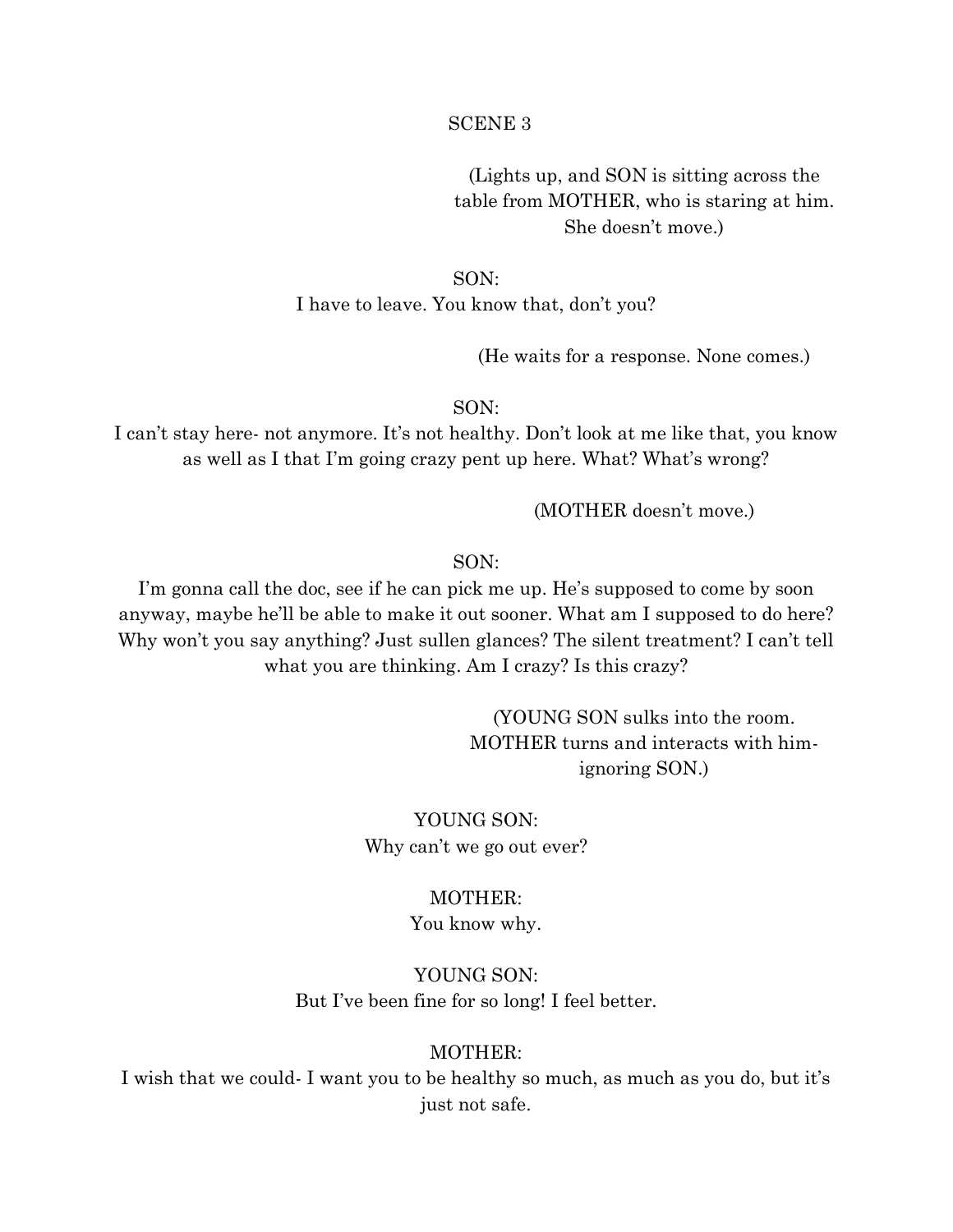YOUNG SON: But I hate it here! I only get to hang out with you!

# MOTHER:

You hate me? You hate hanging out with me?

### YOUNG SON:

Well, no, I guess, but I never get to see anyone else.

### MOTHER:

What about the doctor? He comes out and sees you, and he tells you stories about the village.

#### YOUNG SON:

But he's old! I mean he's funny, I guess, but there's no one around that's my age.

#### MOTHER:

I'm really sorry that you're lonely, I wish that things could be different. But they can't.

# YOUNG SON: Why?

### MOTHER:

You know why. You're sick- and others can make you more sick.

YOUNG SON: The doctor doesn't make me sick.

#### MOTHER:

That's because he is very safe. And he knows what he is doing.

YOUNG SON: I can be safe with other people.

# MOTHER: This is just the way it has to be right now.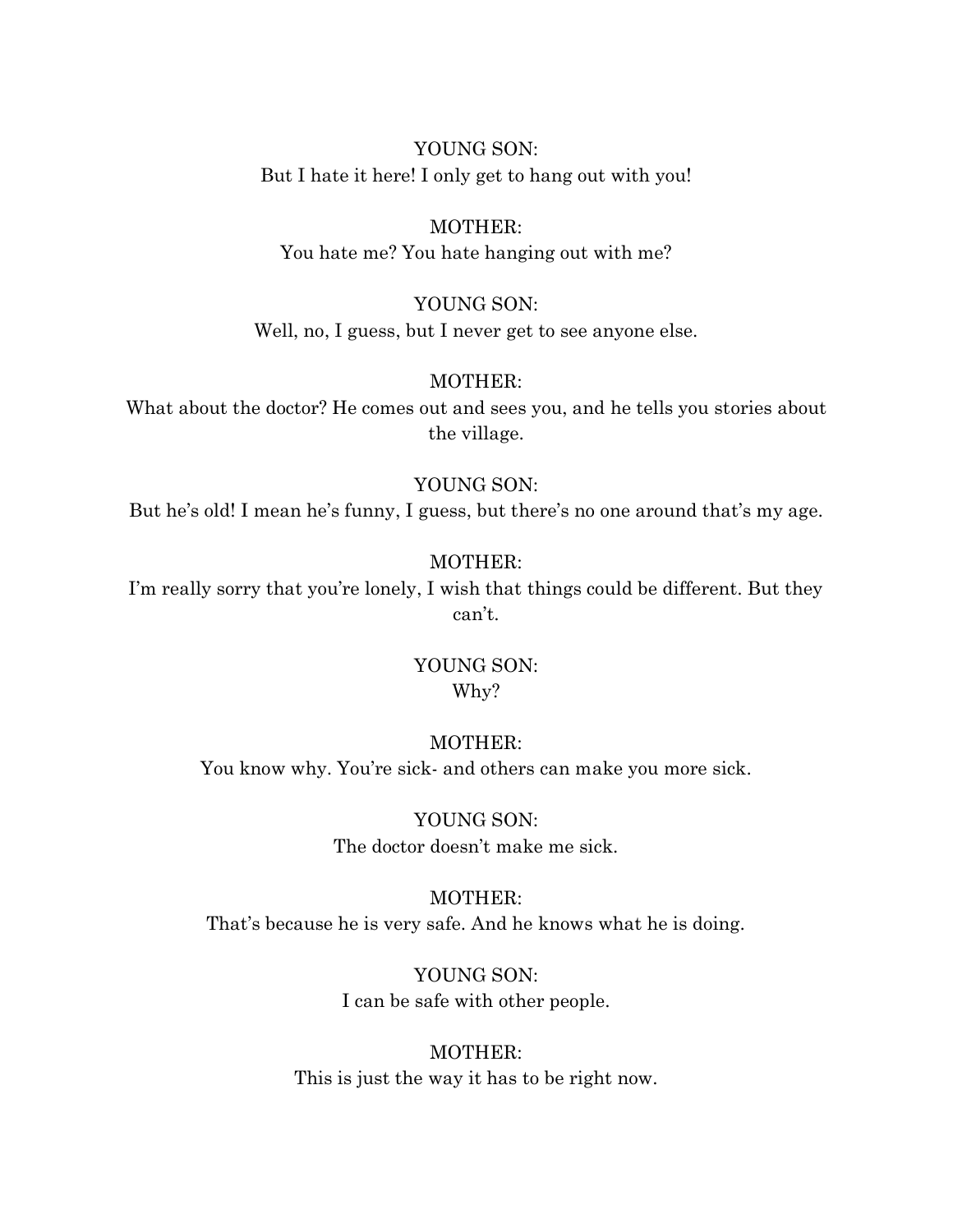YOUNG SON: Well what if I run away? What if I just leave?

> SON(simultaneously): What if I just leave?

> > (MOTHER freezes in place.)

SON:

Nothing's keeping me here anymore. Not even you. I haven't had an incident in almost a year, and now...

(MOTHER moves again, suddenly.)

MOTHER: Where would you go?

YOUNG SON:

I don't know- somewhere other than here.

### MOTHER:

What would you do if you got sick again? How would you treat yourself? I take care of you. I always have, and I always will. You know that. I love you.

> YOUNG SON: If you loved me you would let me have friends!

> > SON: If you loved me you would let me go.

> > > (MOTHER turns to SON suddenly.)

MOTHER: I'm not stopping you, am I?

SON:

Not anymore.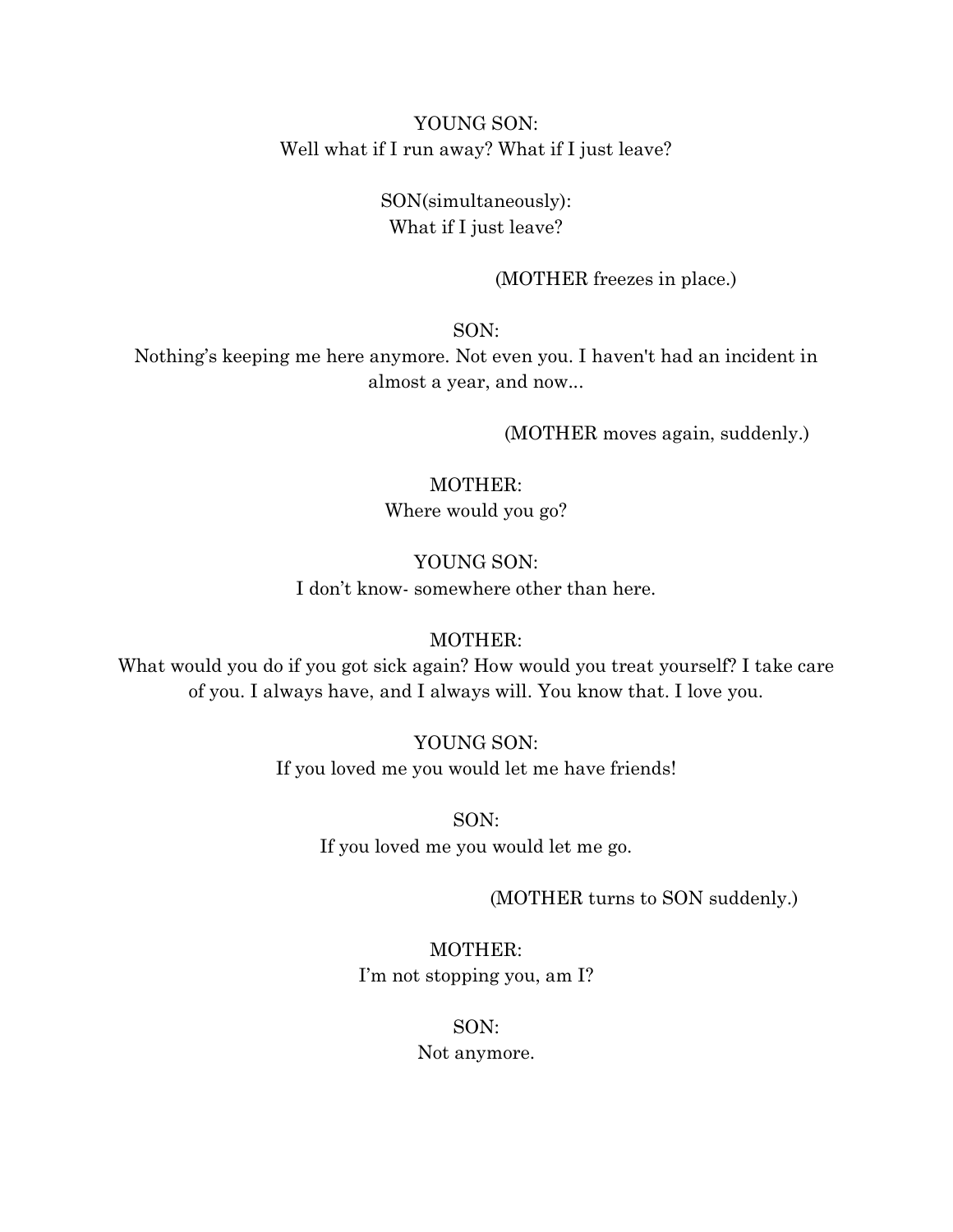MOTHER (to both of them): Could you really leave me behind?

> YOUNG SON: Yes!

SON: I don't know.

# YOUNG SON: Maybe.

SON: You left me first.

YOUNG SON: I think so...

SON: I'm already alone.

YOUNG SON: Maybe for a little bit.

SON: If I get sick, I get sick. You aren't even here to stop me.

# MOTHER: Aren't I?

# SON:

# No.

MOTHER: Then who are you talking to?

SON:

Air. Myself. Grief, maybe. You're in your bedroom right now. Lying there, cold. I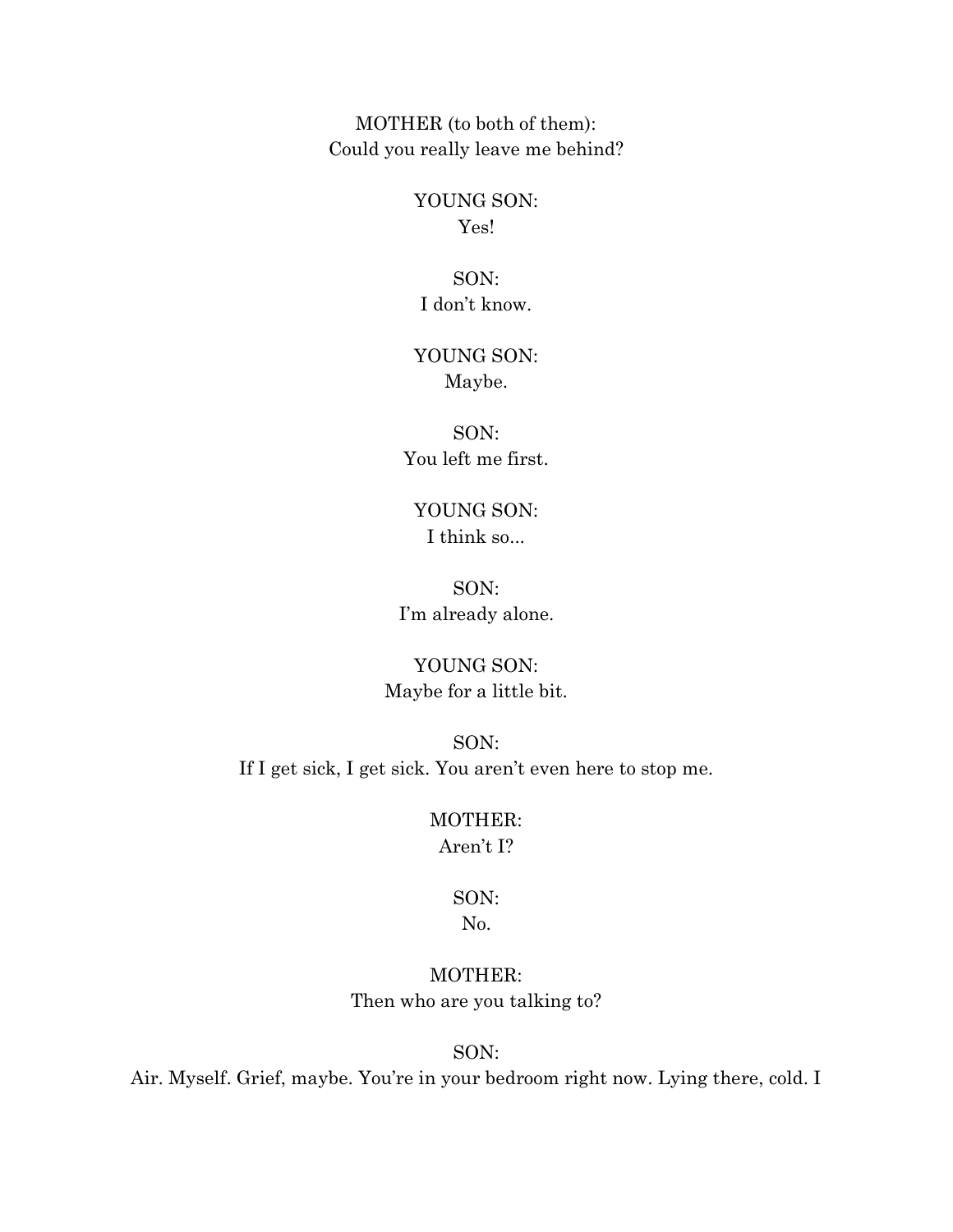haven't been able to go in since I found you. I've been meaning to call the doc but I haven't worked up the courage yet.

### MOTHER:

#### Why haven't you?

#### SON:

When I do it will be real. Once he gets here, carts you away? Maybe I'll go with him, find someplace else, someplace safe. I know that once we leave, we won't leave together. Once I step out that door, and they put you in the back of some car, it will be over.

#### MOTHER:

It's never over- not really.

#### YOUNG SON:

Maybe I'll leave, and then call you, so you know where I am.

(MOTHER turns back to YOUNG SON, as if forgetting that SON is there.)

#### MOTHER:

Well then what's the point of running away? Isn't the whole point that I can't find you?

> SON: The point is freedom.

YOUNG SON: Well at least then I can have some friends.

# MOTHER:

I'm your friend.

YOUNG SON: A friend my age, I mean. It's lonely here.

# MOTHER: Come here.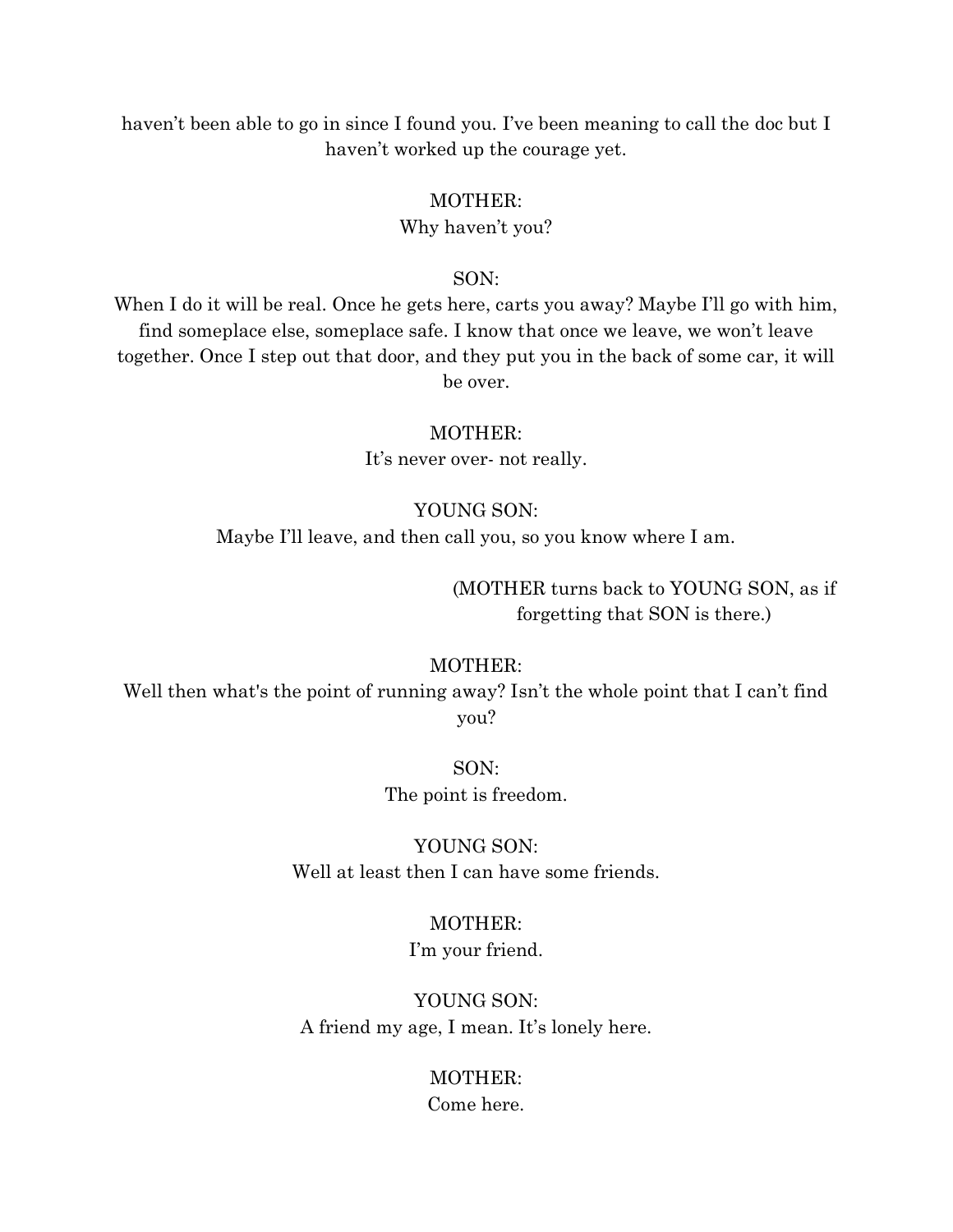(A pause. An embrace.)

### MOTHER:

I know that it can be difficult, and lonely. I get lonely sometimes too. But you aren't ready to go out into the world. It isn't time.

### YOUNG SON:

When? When will it be time?

#### MOTHER:

When it is safe. I love you- I will always love you. You are the most important thing in the world to me, and when I get lonely, or frightened, or upset, I just have to remember that, and then I feel better. You'll never have to be alone when I am here with you.

## YOUNG SON:

Ok. I love you too. I'm sorry.

MOTHER: Oh darling, you have nothing to apologize for.

> YOUNG SON: Do you want to read some more?

MOTHER: I would love to. Go find your book.

> (YOUNG SON leaves the room, and MOTHER goes to follow. She turns, and looks at SON.)

SON: You'll never have to be alone.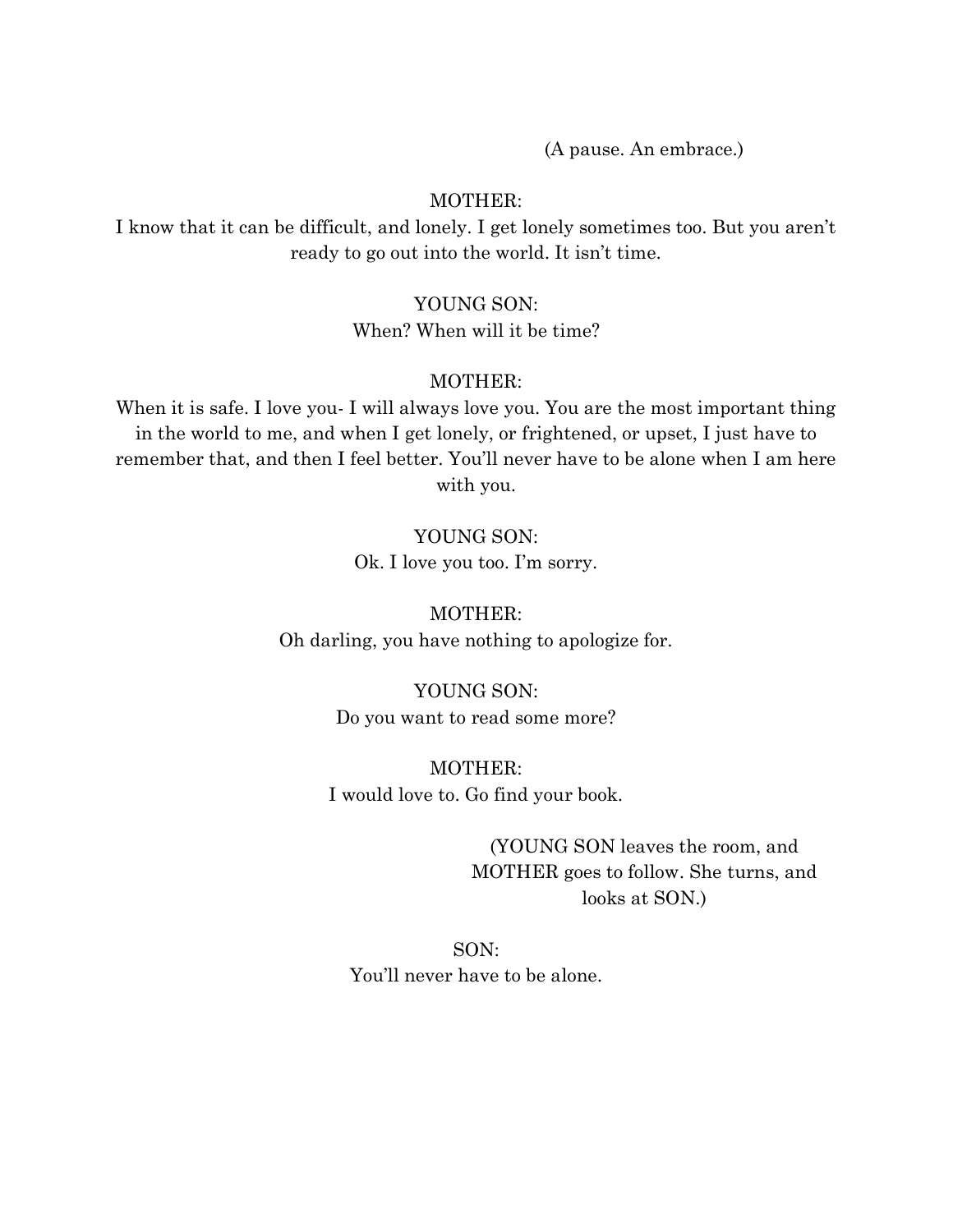#### SCENE 7

(SON is standing by the phone, staring down at it.)

# MOTHER: Don't call him.

SON: I'm calling him.

# MOTHER: You don't need to.

SON: I'm calling him.

# MOTHER: Why?

SON: Someone has to deal with you. I can't.

MOTHER: You know he'll want you to leave.

# SON:

# I know.

MOTHER: It won't be safe for you.

SON: How often do we have to have this conversation?

> MOTHER: Until you realise how dangerous it is.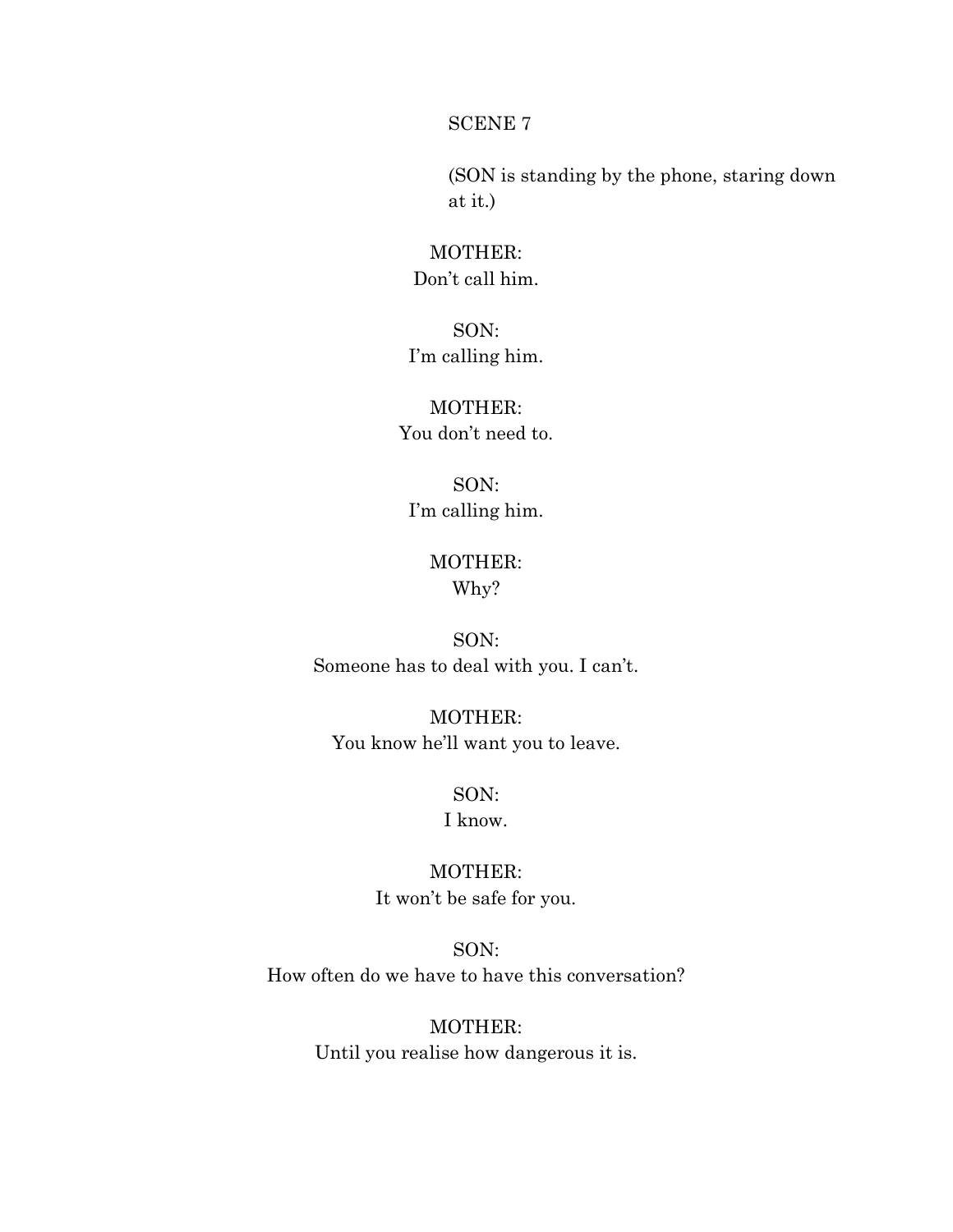SON: I'm calling him. I have to.

MOTHER: Well don't expect my blessing.

SON:

I don't need it.

(SON picks up the phone and begins to dial.)

MOTHER: What time is it? Will he even be up, do you think?

SON:

It's ringing.

#### MOTHER:

He's not going to have time to come out here.

#### SON:

Can you stop- Hey! I'm sorry to call you so late- or early, I guess. I uh, I meant to call you earlier but- well, it's been a rough day. I didn't wake you up, did I? Oh ok, good. I was wondering if you could move up your visit out here. No, no, I'm ok- it's mother. She's... um, she's dead. Sometime yesterday- I went into her room and... and that's when I found her. No. Yeah, I don't know what to do next, could you, could you come down here as soon possible? Thank you. Yeah I'll be here. Ok. Thank you. Goodbye.

MOTHER:

Why not just bury me in the backyard?

SON: You wouldn't want that.

MOTHER: What do you mean? I just suggested it, didn't I?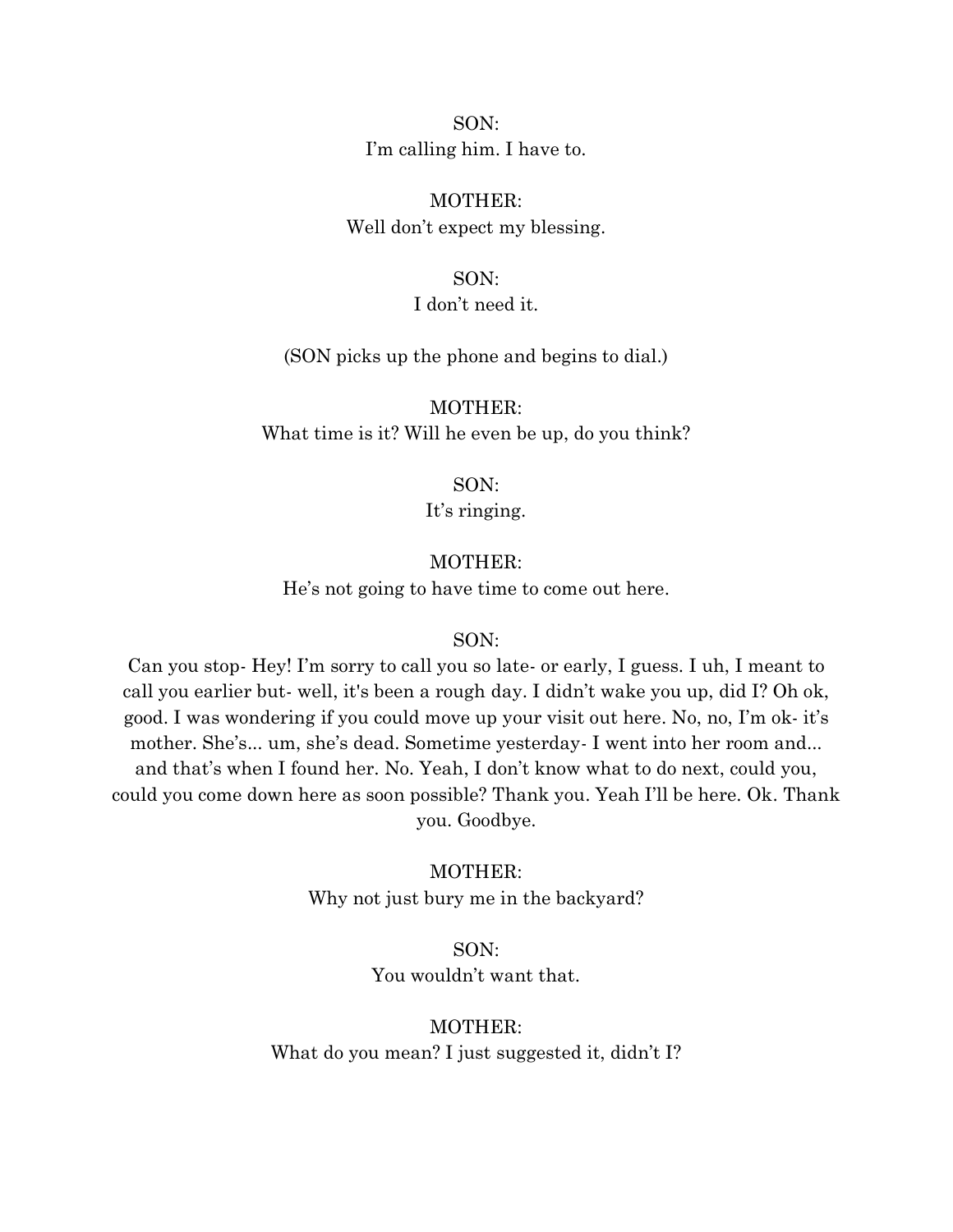#### SON:

Yeah well you're not you, are you? You are a figment of my imagination- a manifestation of grief.

### MOTHER:

Are you sure?

### SON:

... yes.

### MOTHER:

You don't sound sure.

SON:

Yes.

#### MOTHER:

Maybe life doesn't end at death. There are more things in heaven and earth than are dreamt of in your philosophy.

SON:

You mean your philosophy.

### MOTHER:

How can you write me off so quickly?

SON:

Because I saw you. You are not here, you're in your room.

#### MOTHER:

I wasn't able to cross.

## SON:

What?

## MOTHER:

The river. I wasn't able to cross. You never gave me a coin, so now I am forced to wander the banks of the River Styx, watching as everyone passes me by.